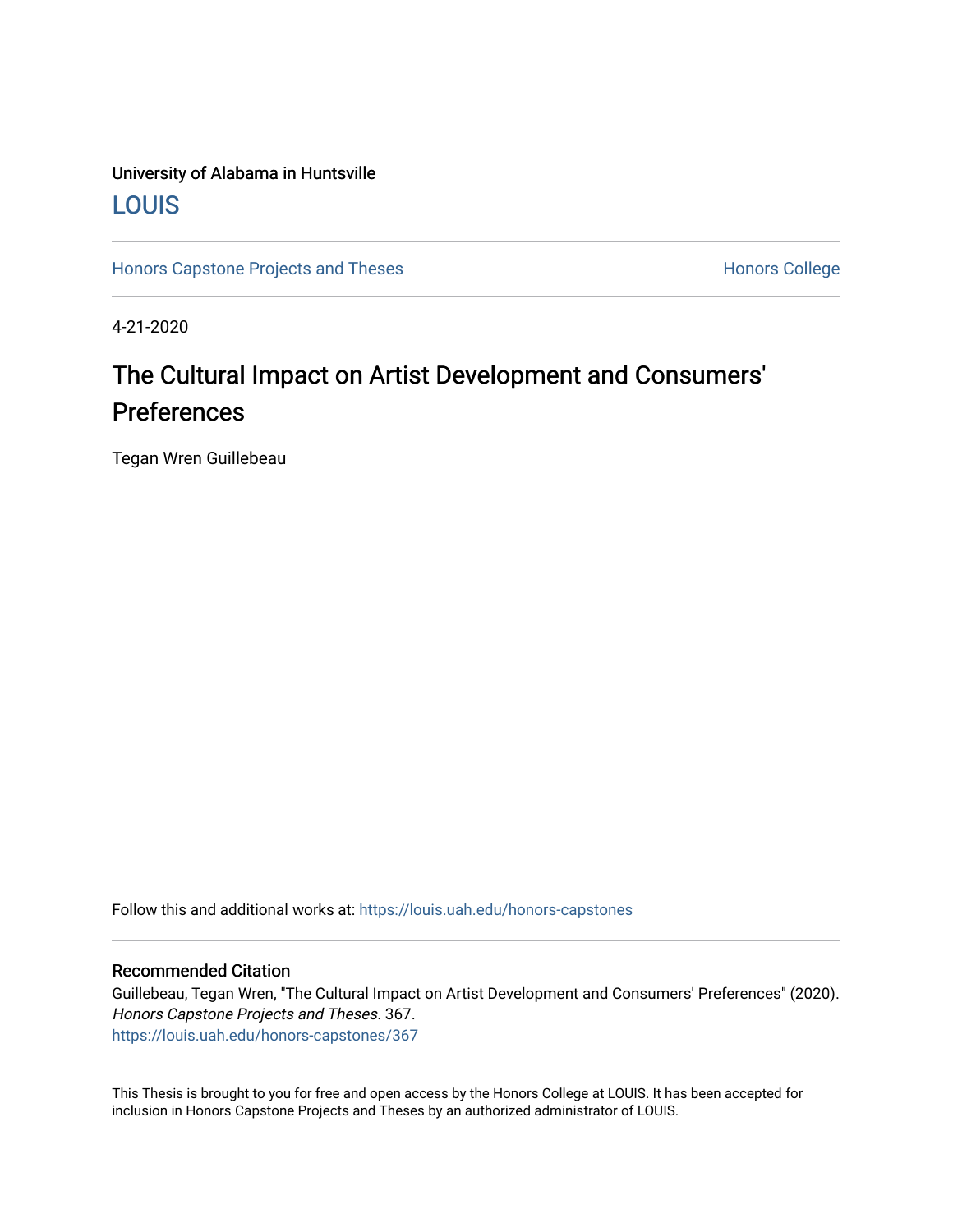# **The cultural impact on artist development and consumers' preferences**

**by**

### **Tegan Wren Guillebeau**

**An Honors Capstone**

**submitted in partial fulfillment of the requirements** 

**for the Honors Diploma**

**to** 

**The Honors College** 

**of** 

**The University of Alabama in Huntsville**

**April 21st, 2020**

**Honors Capstone Director: Dr. Eric Fong**

**Associate Professor of Management**

 $\supset_{e_{\mathcal{L}} \times 1} 2$  index  $\supseteq$  4-21-2020

Student (signature) Date

Eric Fong 4/22/2020

Director (signature) Date

\_\_\_\_\_\_\_\_\_\_\_\_\_\_\_\_\_\_\_\_\_\_\_\_\_\_\_\_\_\_\_\_\_\_\_\_\_\_\_\_\_\_\_\_\_\_\_\_\_\_\_\_\_

Department Chair (signature) Date

\_\_\_\_\_\_\_\_\_\_\_\_\_\_\_\_\_\_\_\_\_\_\_\_\_\_\_\_\_\_\_\_\_\_\_\_\_\_\_\_\_\_\_\_\_\_\_\_\_\_\_\_\_

\_\_\_\_\_\_\_\_\_\_\_\_\_\_\_\_\_\_\_\_\_\_\_\_\_\_\_\_\_\_\_\_\_\_\_\_\_\_\_\_\_\_\_\_\_\_\_\_\_\_\_\_\_

Honors College Dean (signature) Date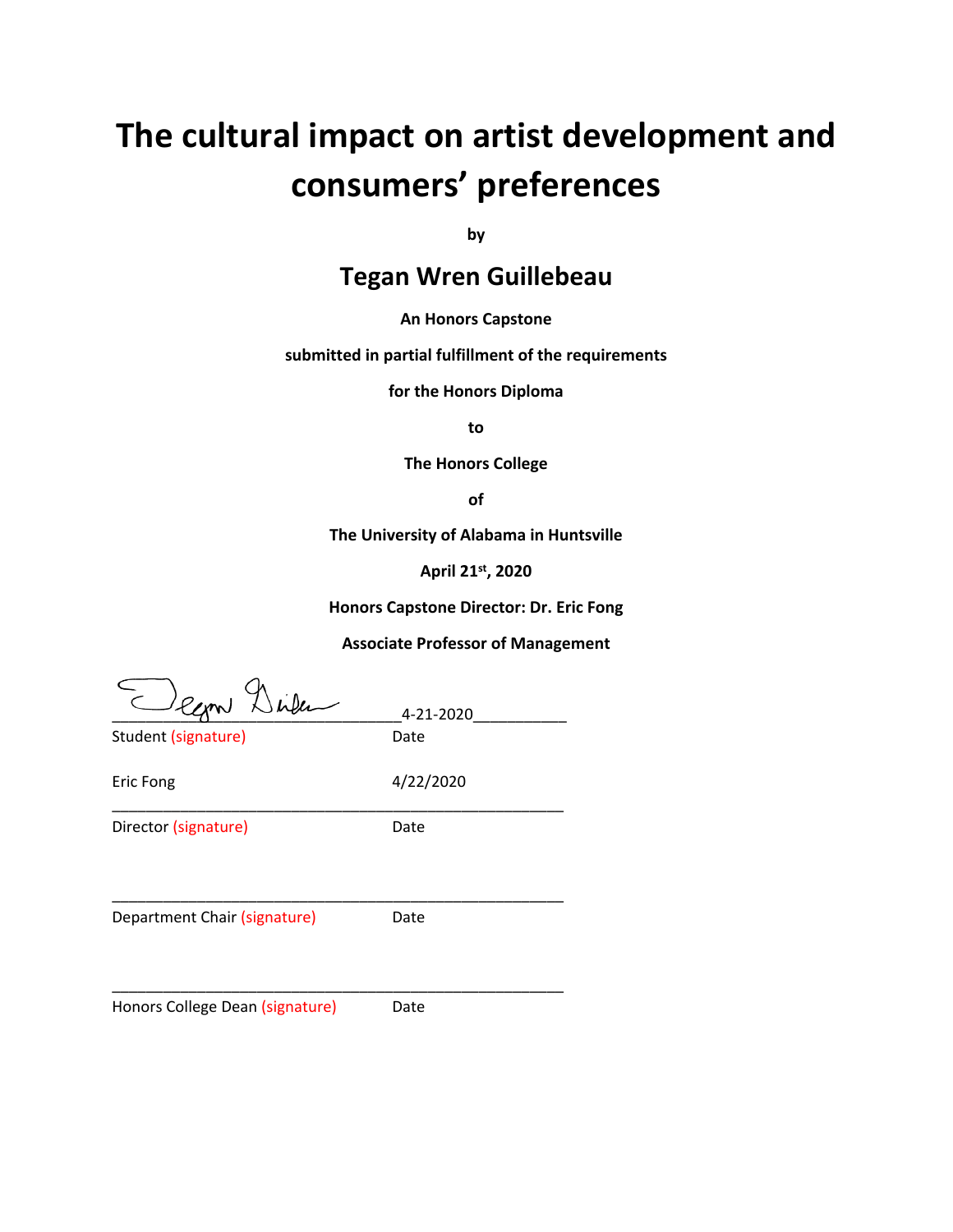

Honors College Frank Franz Hall +1 (256) 824-6450 (voice) +1 (256) 824-7339 (fax) honors@uah.edu

#### **Honors Thesis Copyright Permission**

#### **This form must be signed by the student and submitted as a bound part of the thesis.**

In presenting this thesis in partial fulfillment of the requirements for Honors Diploma or Certificate from The University of Alabama in Huntsville, I agree that the Library of this University shall make it freely available for inspection. I further agree that permission for extensive copying for scholarly purposes may be granted by my advisor or, in his/her absence, by the Chair of the Department, Director of the Program, or the Dean of the Honors College. It is also understood that due recognition shall be given to me and to The University of Alabama in Huntsville in any scholarly use which may be made of any material in this thesis.

\_Tegan Guillebeau\_\_\_\_\_\_\_\_\_\_\_\_\_

Student Name (printed)

egn

Student Signature

\_4-21-20\_\_\_\_\_\_\_\_\_\_

Date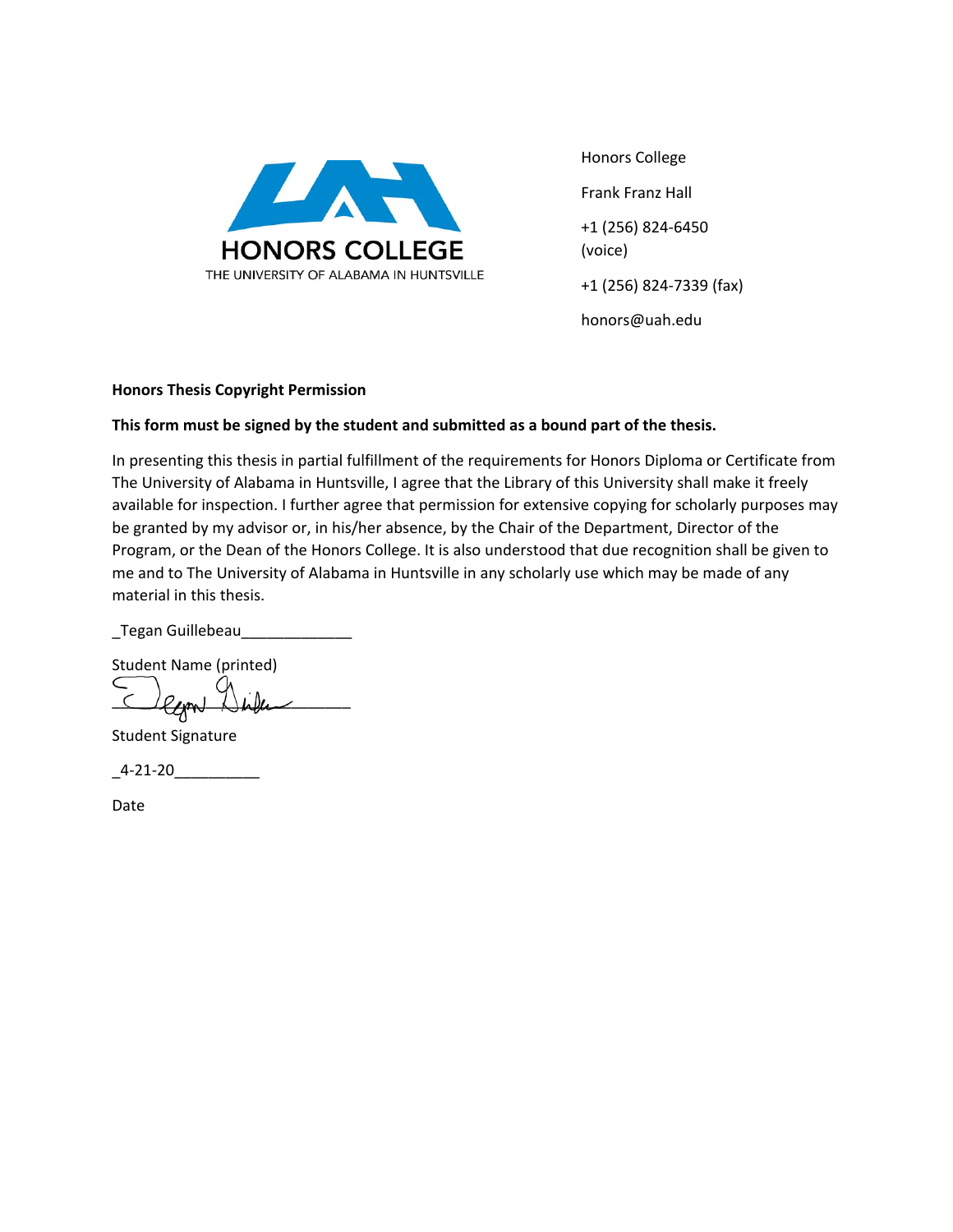**Abstract:** In this manuscript, we examine the impact of two cultural variables, individualism and masculinity, on consumer preferences for musicians. Specifically, we want to understand how culture impacts preferences for solo artists vs. bands and whether culture impacts consumers' gender preferences for popular artists. Using data from various countries, such as South Korea, the United States, and Spain, we found that country level individualism impacts consumers' gender preferences when it comes to top artists.

**Introduction:** Research on culture suggests that many individuals' behavior and preferences are shaped by their cultural environment. For example, according to Wernars (2017), cultural variables can have an impact on consumer behavior. In their study published in Nature, McDermott, Schulz, Undurraga, and Gody (2016) found that culture impacts people's perception of music; whether find it pleasant or unpleasant. This would suggest that culture could have a significant impact on a consumers' preferences for music and the artists that produce that music. In this study, we examine two country level cultural variables, individualism and masculinity, to determine if they impact consumer preferences for musical artists. Theory and logic would predict that countries high in individualism would prefer solo artists as opposed to groups. However, masculinity prediction of gender preference may not be as straightforward; one might think masculine cultures would want to be entered by females, but it could be possible that masculine cultures prefer not to see successful women.

In order to examine our proposed relationships, we collected data from 25 countries and analyzed the top 20 most popular musicians within each country. This data was accessed through various websites, the one most commonly used being Last.fm. For countries India, Israel, Japan, Malaysia, Mexico, the Philippines, Portugal, Russia, South Africa, South Korea, Thailand, and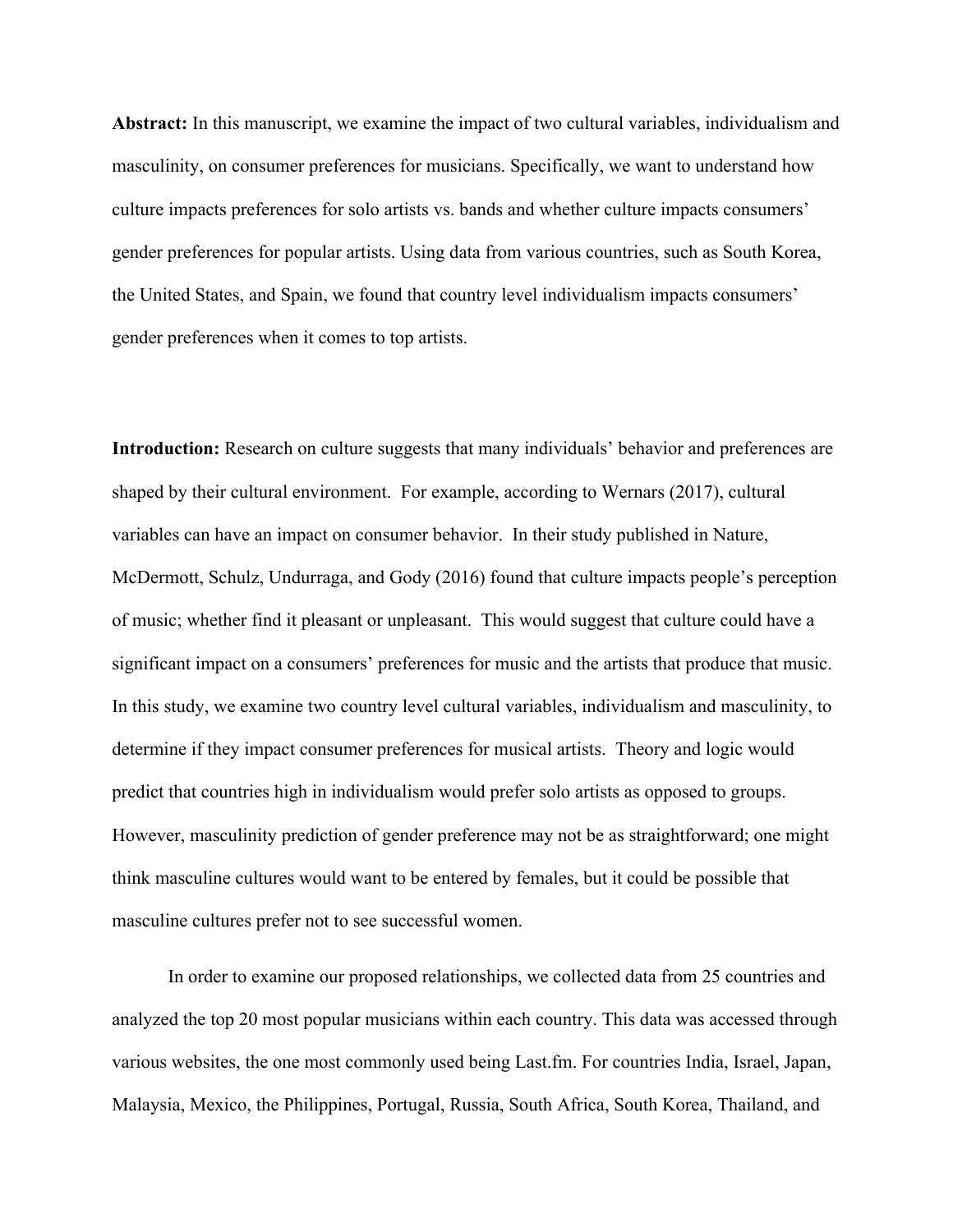the USA, additional sources were used in conjunction with Last.fm to determine the top 20 most popular musicians. These sources are noted in the references section. The countries, with their respective individualistic scores and masculinity scores, can be summarized in Table 1.

Table 1. Country data: Individuality and masculinity scores.

| <b>Country</b> | <b>Individuality Score</b> | <b>Masculinity Score</b> |
|----------------|----------------------------|--------------------------|
| <b>Brazil</b>  | 38                         | 49                       |
| Canada         | 80                         | 52                       |
| Egypt          | 25                         | 52                       |
| France         | 71                         | 43                       |
| Germany        | 67                         | 66                       |
| Iceland        | 60                         | 10                       |
| India          | 48                         | 56                       |
| Israel         | 54                         | 47                       |
| Italy          | 76                         | 70                       |
| Japan          | 46                         | 95                       |
| Malaysia       | 26                         | 50                       |
| Mexico         | 30                         | 69                       |
| New Zealand    | 79                         | 58                       |
| Philippines    | 32                         | 64                       |
| Poland         | 60                         | 64                       |
| Portugal       | 27                         | 31                       |
| Russia         | 39                         | 36                       |
| South Africa   | 65                         | 63                       |
| South Korea    | 18                         | 39                       |
| Spain          | 51                         | 42                       |
| Sweden         | 71                         | 5                        |
| Taiwan         | 17                         | 45                       |
| Thailand       | 20                         | 34                       |
| UK             | 89                         | 66                       |
| <b>USA</b>     | 91                         | 62                       |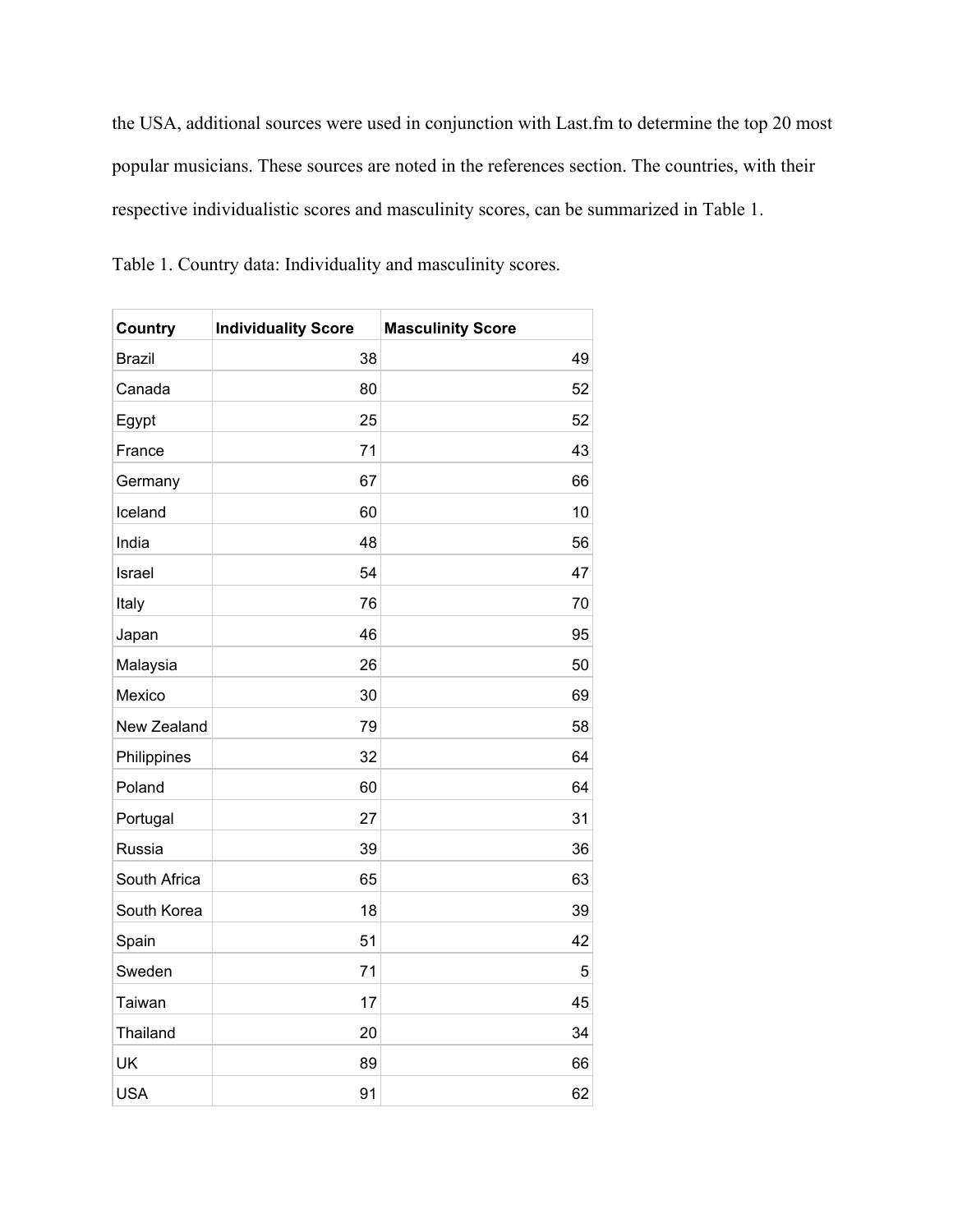**Theoretical Background:** According to Hofstede (year), Individualism vs. Collectivism is a spectrum in which the higher end of the dimension, called Individualism, pertains to a cultural preference for a looser social framework where an individual is only expected to maintain and care for themselves and their immediate families. The low end of the dimension, called Collectivism, pertains to a cultural preference for the exact opposite – a tight knit framework where the whole of society is focused on rather than the individual. Regarding Masculinity vs. Femininity, Hofstede (year) defines this spectrum such that the high end of the dimension "represents a preference in society for achievement, heroism, assertiveness, and material rewards for success. Society at large is more competitive." The counterpart, Femininity, "stands for a preference for cooperation, modesty, caring for the weak and quality of life. Society at large is more consensus oriented."

Before beginning our analysis of the data set gathered, it is important that we noted that, "the demand side of cultural industries partly shapes the conditions for production" (Deinema, year). So, we recognize that cultural variables not only impact consumers' preferences for musical artists, but that it is also possible the development of musicians within countries based on demand of that given culture. In this sense, for example, cultures with high individualism would not only prefer solo artists, but such a culture develops more solo artists.

**Data and Methods:** Our sample consists of the top 20 musical artists/bands from 25 countries (see Table 1) and thus providing us 500 observations. Our Hofstede measures for Individualism and Masculinity were collected from Hofstede's insights on country comparison tool, obtaining Individualism and Masculinity scores from this tool for each country.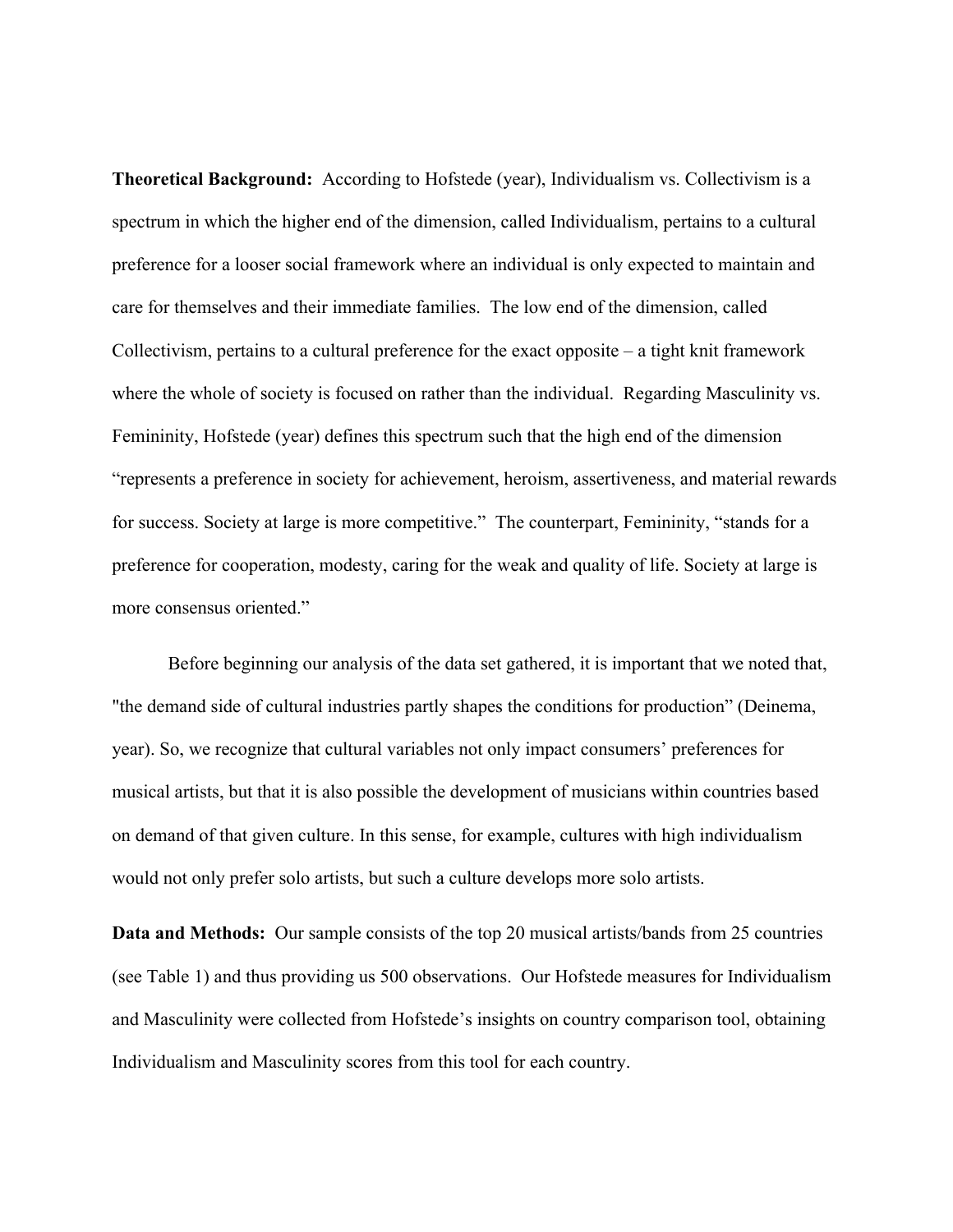Dependent variables: Our first dependent variable was artist gender. Artists could be measured as male, female, or mixed (bands can have both male and female members). This is a categorical measure (i.e., our categories are male, female, and mixed). Our measure is male  $= 1$ and 0 otherwise and mixed = 1 and 0 otherwise with female as our omitted reference category.

Our second dependent variable is solo artist vs group. Again, this is a categorical measure where group  $= 1$  and solo artist  $= 0$ .

Independent variables: Individualism and Masculinity were measure on scales of 1 to 100. For Individualism, a higher score represents greater individualism in that county and a lower score represents greater Collectivism. For Masculinity, a higher score represents greater masculinity and lower score represents greater Femininity.

Analytic Techniques: Because our dependent variables are categorical, ordinarily least squares regression is inappropriate and thus we use logistic regression as our analytic technique. However, the examination of gender involves three categories (male, female, and mixed), which required a technique that could handle multiple dependent variables and thus to test our gender hypotheses, we used multinomial logistic regression.

Results: We first examined the impact of the cultural dimensions on the gender of top artists. Table 2 shows, across our musical artist, irrespective of the artist being an individual or a group, as country level individuality increases, the proportion of male artists and mixed artists in the top 20 most popular artists in a country increases relative to females artists. As for Masculinity vs. Femininity, as masculinity increases within a country, mixed gender groups are less likely than female artists to be in the top 20; however there is no difference between females and males.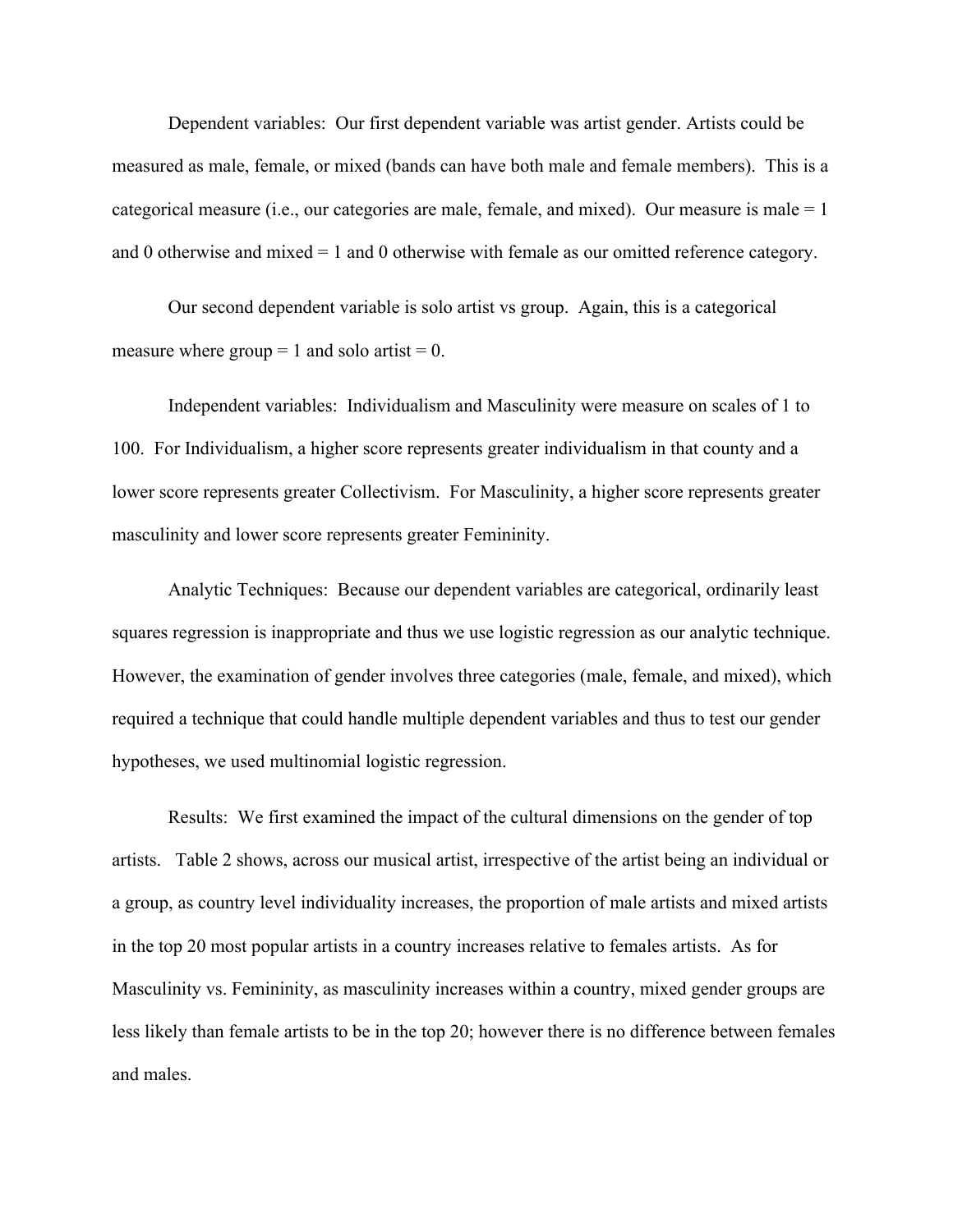| Variable      | Male vs. Female |            | Mixed vs. Female |            |  |
|---------------|-----------------|------------|------------------|------------|--|
|               |                 | Std. Error |                  | Std. Error |  |
| Intercept     | .099            | .333       | $-1.277*$        | .558       |  |
| Individuality | $.009*$         | .004       | $.017*$          | .008       |  |
| Masculinity   | $-.001$         | .005       | $-.020*$         | .008       |  |
| $\gamma^2$    | 11.96*          |            |                  |            |  |
|               | 500             |            |                  |            |  |

Table 2. Multinomial logistic regression results for the impact of Cultural Dimensions on Gender of Top Musical Artists

Note. 1 = Male, 2 = Mixed, and 3 = Female. Female is the omitted reference category.  $* p <$ .05.

Table 3 displays our results examining only groups and bands comprised of male, female, and mixed members; excluding all individual (solo) artists. The results here suggest that as individuality increases, male and mixed bands or groups are more likely to be in the top 20 most popular artists than female groups or bands. However, in terms of masculinity, there seemed to be no significant statistical impact.

| Table 3. Multinomial logistic regression results for the impact of Cultural Dimensions on Top |  |  |  |
|-----------------------------------------------------------------------------------------------|--|--|--|
| Musical Artists in Bands only                                                                 |  |  |  |

| Variable      | Male vs. Female |            | Mixed vs. Female |            |
|---------------|-----------------|------------|------------------|------------|
|               |                 | Std. Error |                  | Std. Error |
| Intercept     | .604            | .759       | $-.005$          | .857       |
| Individuality | $.041**$        | .014       | $.047**$         | 0.15       |
| Masculinity   | $-.010$         | .013       | $-.025$          | .014       |
| $\gamma^2$    | $16.61*$        |            |                  |            |
|               | 194             |            |                  |            |

Note. 1 = Male, 2 = Mixed, and 3 = Female. Female is the omitted reference category.  $* p <$ .05; \*\*  $p < .01$ .

Table 4 examines the impact of culture on solo artists and thus there is no mixed category to compare; this is simply a comparison between male and female solo artists. The results here show us that, for both individuality and masculinity, there is no significant impact on the top 20 most popular artists.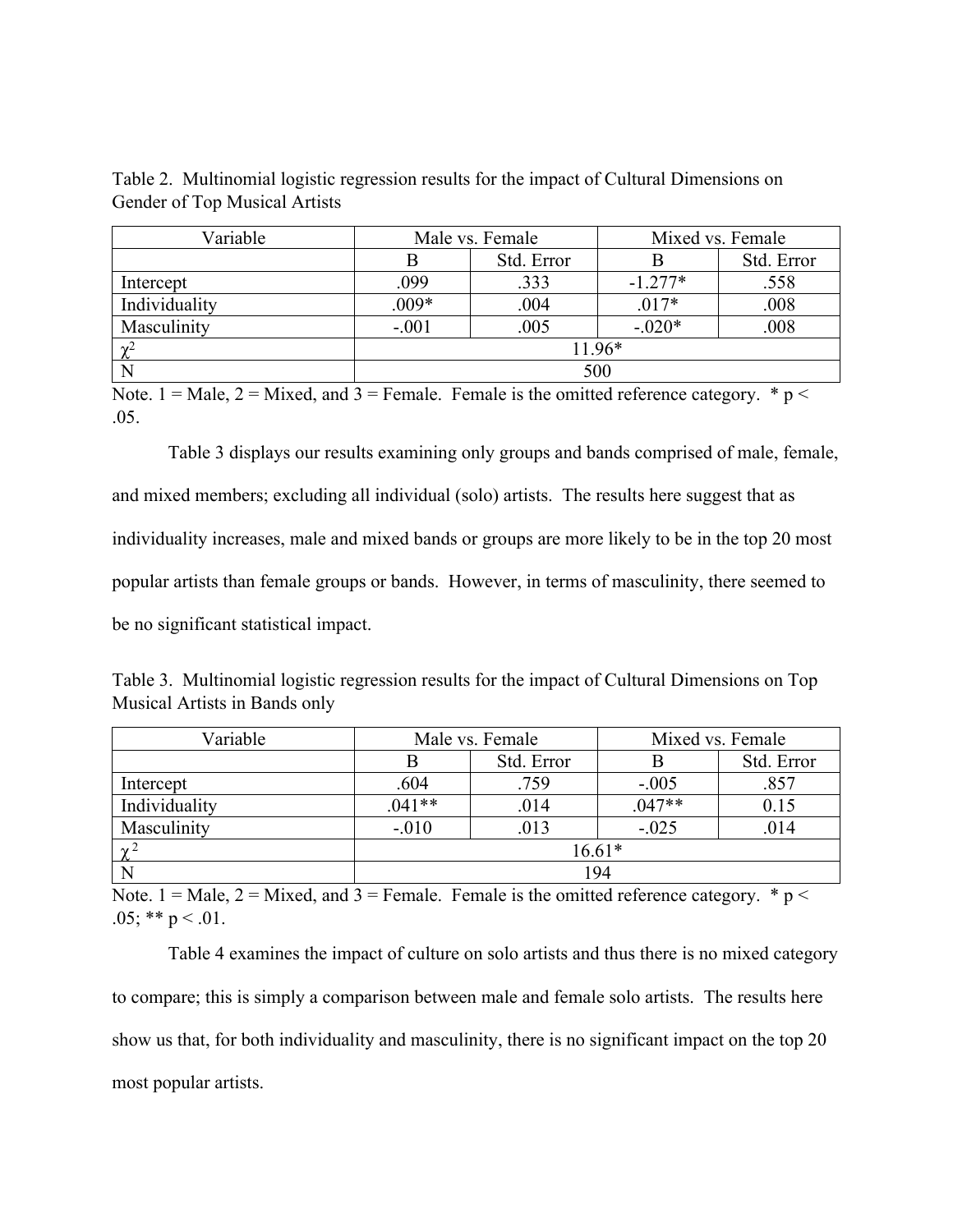Table 4. Logistic regression results for the impact of Cultural Dimensions on Top Individual Musical Artists

|               |         | Std. Error |  |
|---------------|---------|------------|--|
| Intercept     | $-.167$ | .418       |  |
| Individuality | .004    | .005       |  |
| Masculinity   | $-.001$ | .007       |  |
| $\sim$        | .58     |            |  |
|               | 306     |            |  |

Note.  $1 = Male$ .

Finally, Table 5 examines the impact of culture on whether top artists are largely solo

artists or bands. According to these results, culture has no impact.

|                      |  |  | Table 5. Logistic regression results for the impact of Cultural Dimensions on whether Top |  |
|----------------------|--|--|-------------------------------------------------------------------------------------------|--|
| Artists are in Bands |  |  |                                                                                           |  |

|                | н       | Std. Error |  |
|----------------|---------|------------|--|
| Intercept      | $-.521$ | .314       |  |
| Individuality  | .004    | .004       |  |
| Masculinity    | $-.003$ | .005       |  |
| $\overline{a}$ | 1.125   |            |  |
|                | 500     |            |  |

Note.  $1 =$  Group.

**Discussion and Conclusion:** In conclusion, our hypothesis began as a desire to understand if cultural variables, such as Individualism and Masculinity, hold significant impacts on the development and consumer preferences of a country. Through using multinomial logistic regression, we were able to find that, amongst the top 20 most popular artists within a given country we examined, an increase in individualism seemed to mean an increase in the likelihood that a male artist would be in the top 20, and an increase in masculinity seemed to mean a better likelihood of mixed gender groups or bands being in the top 20. We were also able to find that male groups or bands were the most likely to be in the top 20 when just groups and bands were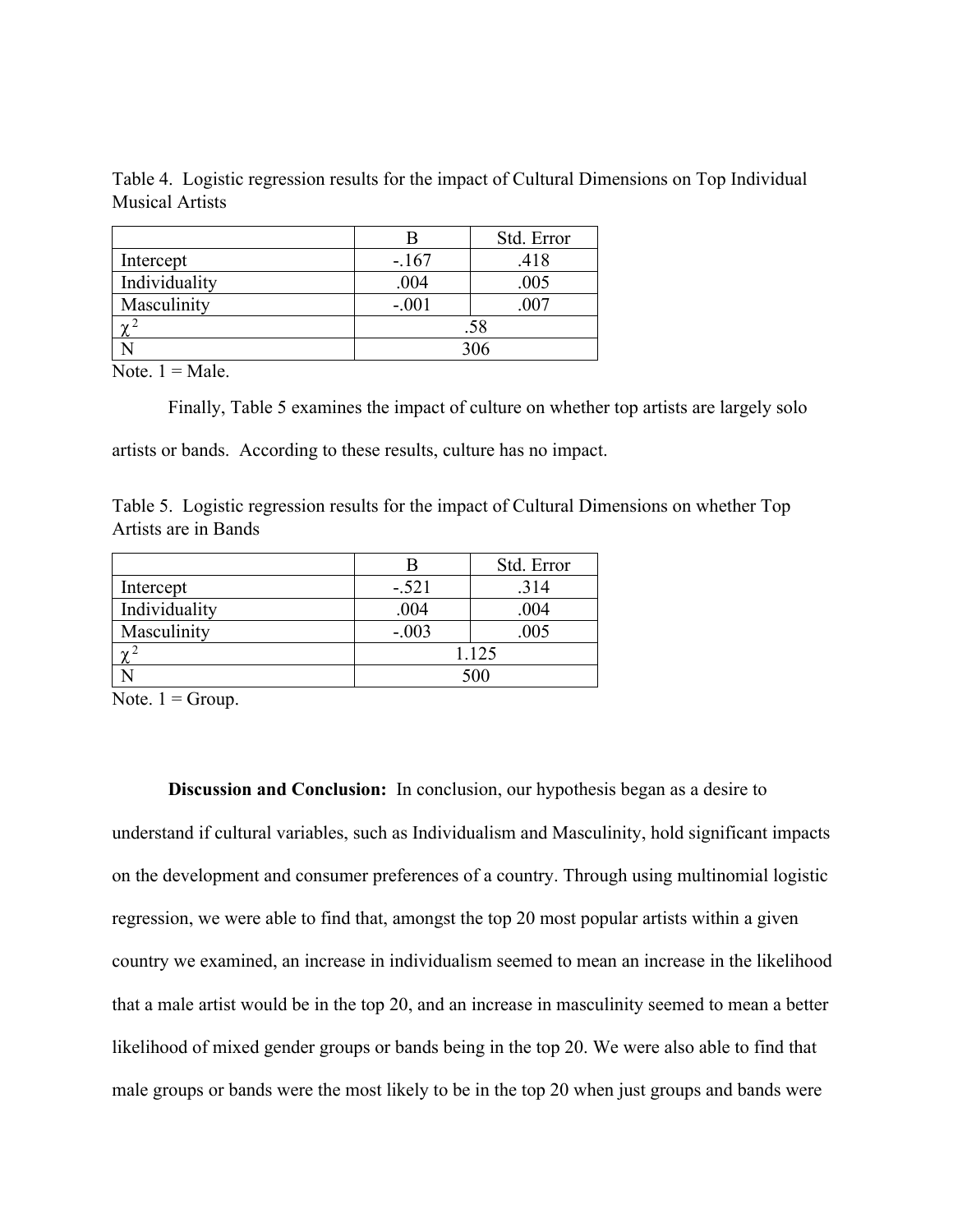analyzed, while female groups or bands were the least likely to be in the top 20. Overall, masculinity did not seem to have much of a significant impact past the increased likelihood of mixed gender groups or bands being in the top 20 when the entire population size was examined at one time.

There are a couple things that we could have done differently in order to capture different results, namely in terms of capturing data. Most of the data was taken from Last.fm, a music website, however there were still quite a few countries lacking in data on this website, leading to additional sources to be required in order to obtain all the data to run the logistic regressions. In addition, we could also have made our population size larger by either increasing the number of top musicians, increasing the number of countries in which we took data, or both.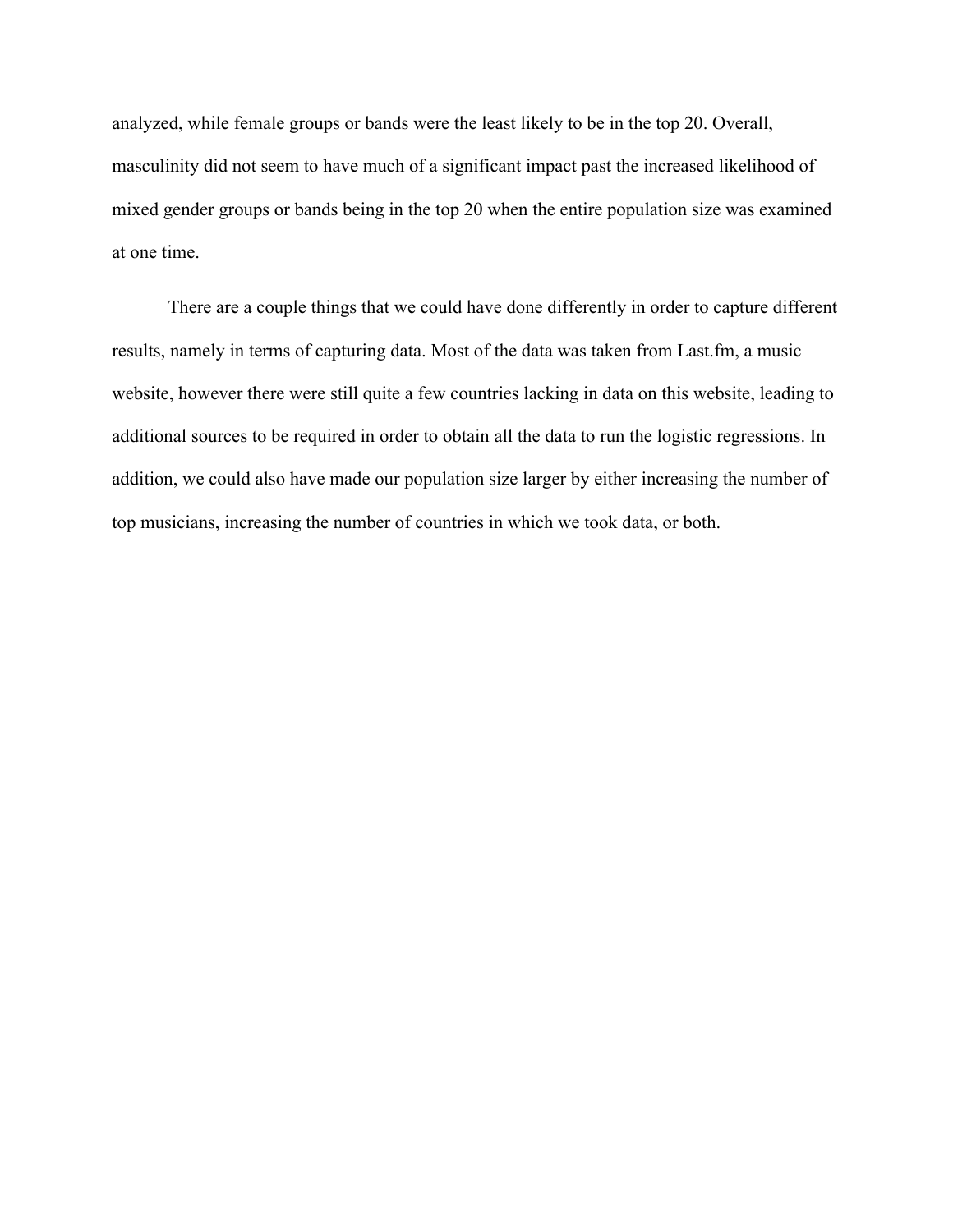## **References**

- Admin. "12 Popular Thai Artists Right Now." Thai Update, 3 Aug. 2019, www.thaiupdate.info/12-popular-thai-singers-right-now/.
- "Billboard Japan Announce Top 20 Artists of 2018." SBS PopAsia, 7 Dec. 2018, www.sbs.com.au/popasia/blog/2018/12/07/billboard-japan-announce-top-20-artists-2018.
- Chen, Dione. "10 Malaysian Singers You Should Be Listening To." Marie France Asia, Women's Magazine, 9 June 2016, www.mariefranceasia.com/my/culturemy/entertainment-my/asian-scene-my/malaysian-singers-189173.html#item=9.
- Dadon, Arielle. "2018 Top Israeli Musicians You Need to Know: Pop Artist from Israel." TalknSave, 3 Jan. 2019, www.talknsave.net/blog/culture/2018-israeli-musicians/.
- Deinema, Michaël. "Consumer Preferences, Cultural Product Types, and the Export Potential of Cultural Industries in Small Countries. Lessons from the Dutch Publishing Industry." Academia.edu, 9 Oct. 2008, pp. 7–8., [www.academia.edu.](http://www.academia.edu/)
- Escalona, Katrina. "10 Filipino Musicians You Should Know." Culture Trip, The Culture Trip, 28 June 2017, theculturetrip.com/asia/philippines/articles/10-filipino-musicians-youshould-know/.
- Gabriel. "Top 10 Mexican Singers 2019." Dvdfab, 25 Nov. 2019, www.dvdfab.cn/resource/video/top-mexican-singers.

Hofstede. "National Culture." National Culture, hi.hofstede-insights.com/national-culture.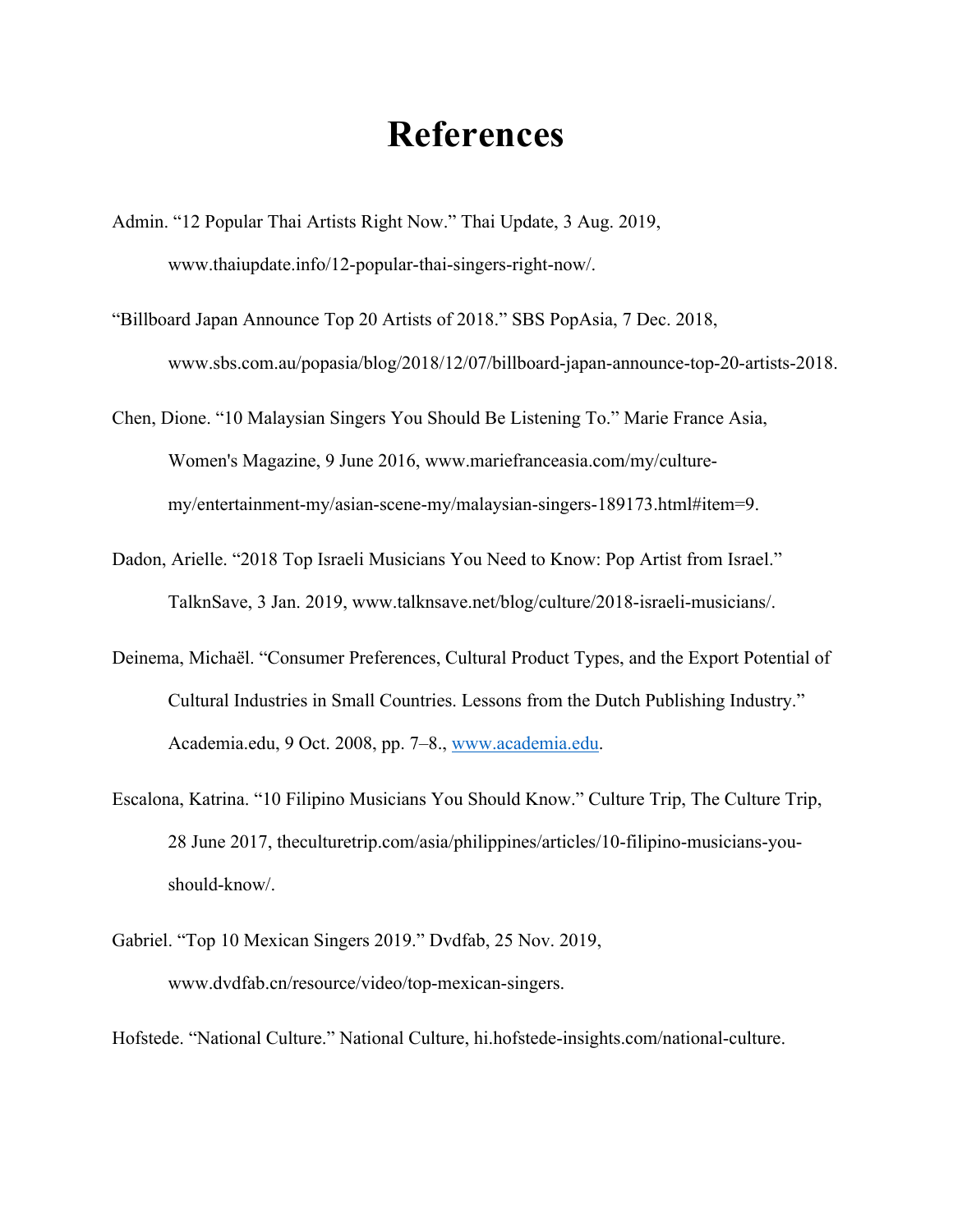- James. "Portuguese Music: 12 Singers & amp; Bands Worth Listening To." Portugalist, Portugalist, 22 Jan. 2020, www.portugalist.com/portuguese-music/.
- Khan, Imran. "Top 10 Most Popular Bollywood Singers 2020." Top 10 About, 5 Mar. 2020, www.top10about.com/most-popular-bollywood-singers/.
- Korol, Anastasia. "15 Great Russian Musicians in 2020 That You Will Love." MyKeyToRussian, 25 Jan. 2020, mykeytorussian.com/great-russian-musicians/.
- Lee, Sarah Anne. "10 Musicians You Need to Know From Malaysia." Culture Trip, The Culture Trip, 18 June 2017, theculturetrip.com/asia/malaysia/articles/10-musicians-you-need-toknow-from-malaysia/.
- McDermott, J.H., Schultz, A.F., Undurraga, E.A., & Godoy, R.A. "Indifference to dissonance in native Amazonians reveals cultural variation in music perception." *Nature* 535, 547-550 (2016).
- OkayAfrica, and Sabelo Mkhabela. "15 South African Artists to Watch in 2019." OkayAfrica, OkayAfrica, 15 Jan. 2020, www.okayafrica.com/south-african-music-artists-to-watch-2019/?rebelltitem=29#rebelltitem29.
- "Play Music, Find Songs, and Discover Artists." Last.fm, www.last.fm/.
- Shin, Y. "Koreans Vote For Top Artists, Songs, And Idols Of 2019." Soompi, Soompi, 19 Dec. 2019, www.soompi.com/article/1372452wpp/koreans-vote-for-top-artists-songs-andidols-of-2019.
- "Top Artists Year-End." Billboard, 2019, [www.billboard.com/charts/year-end/2019/top-artists.](http://www.billboard.com/charts/year-end/2019/top-artists)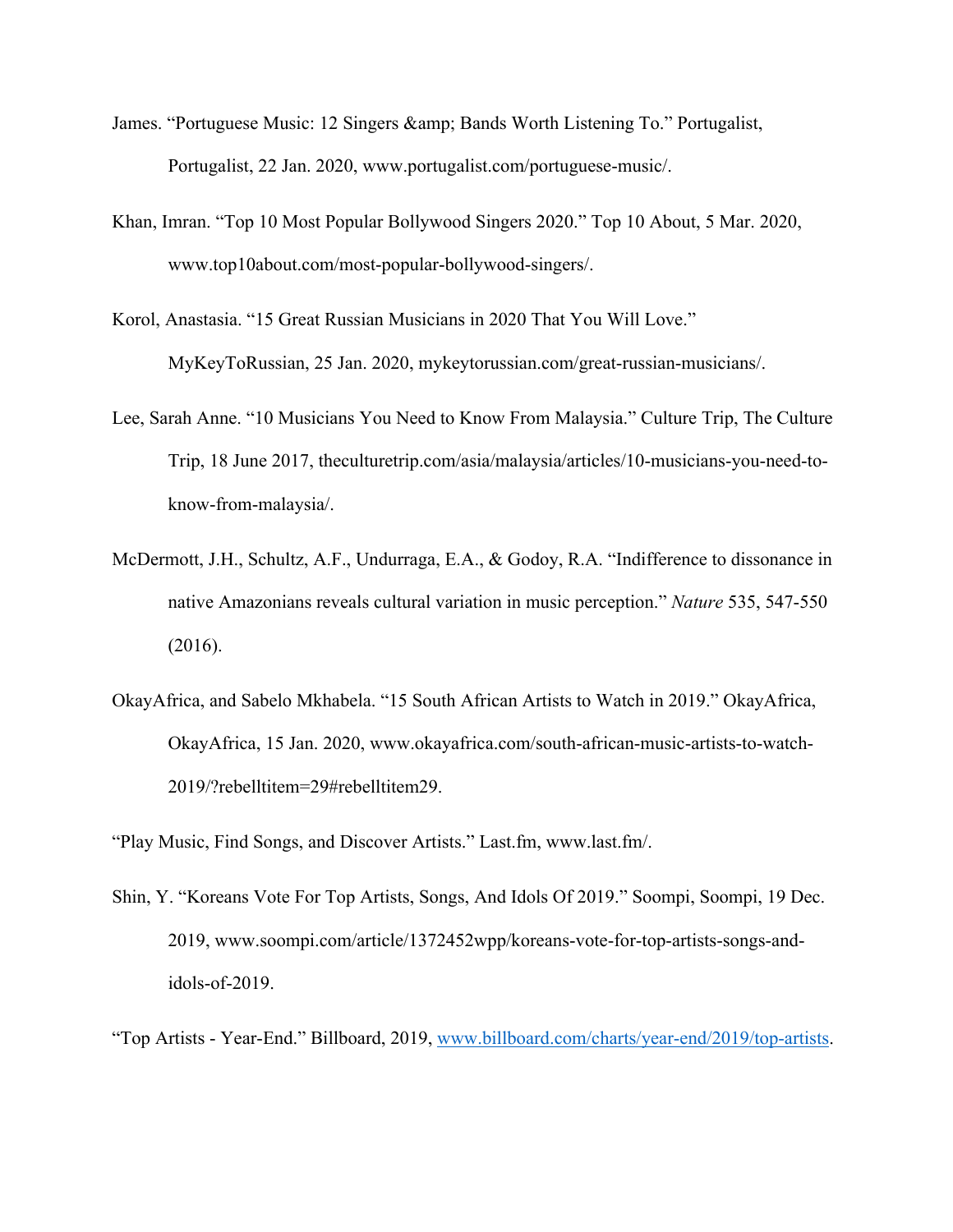Wernars, Stijn. "Cultural Differences Consumer Behavior Worldwide: Smart Online Marketing." Som, 2 June 2017, smart-online-marketing.nl/en/conversion/cultural-differencesconsumer-behavior-worldwide/.